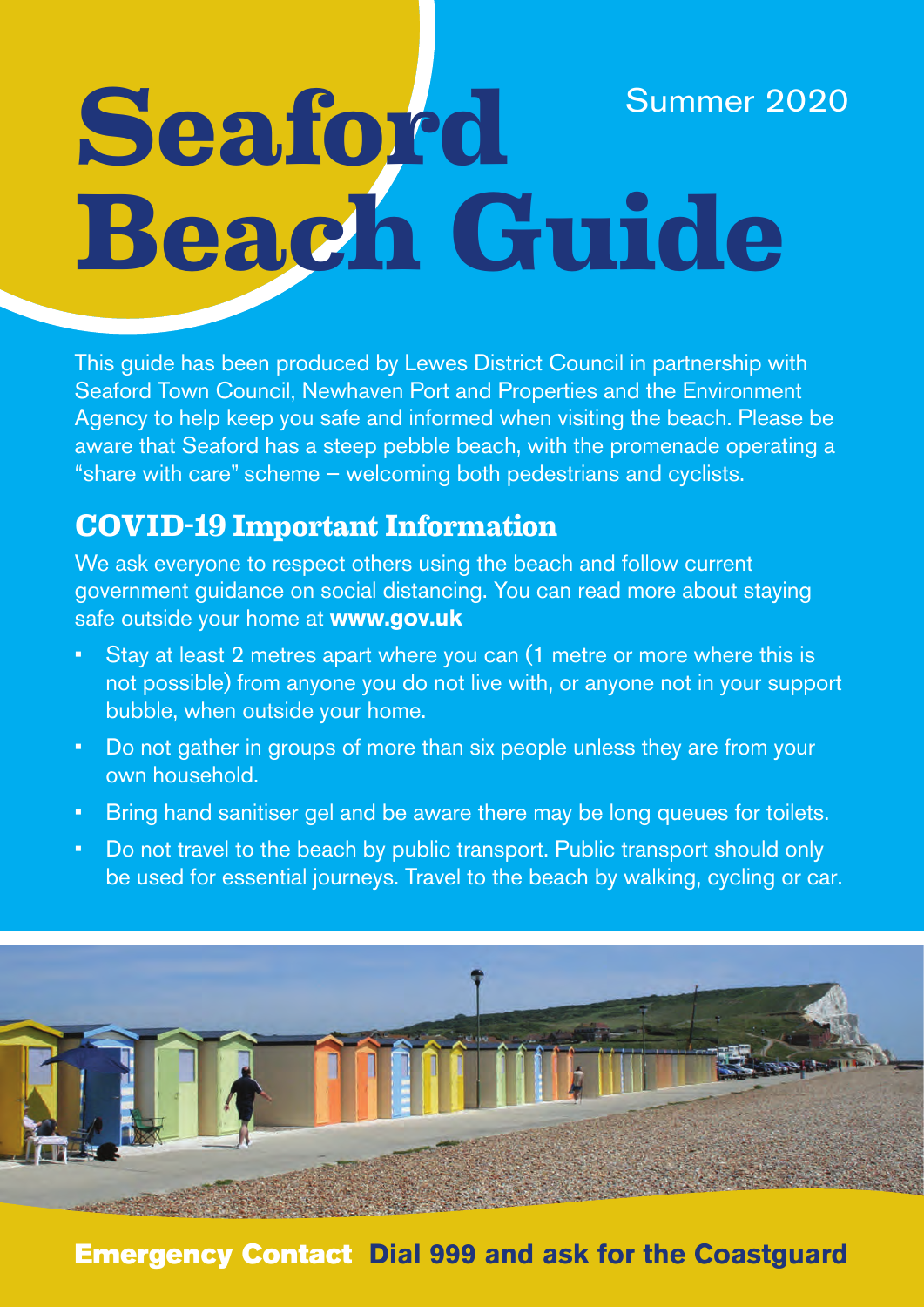

#### **Toilets**

There is one accessible toilet at either end of the beach, in the Buckle car park and by the Martello Tower, open every day and cleaned twice a day.

#### **Car parking**

Car parking on the seafront is free.

#### **Litter and recycling**

Please take your rubbish home and recycle what you can. Only use the litter bins provided for small items not tied bags from an all-day visit. If there are no litter or recycling bins in the area it is because the area does not have litter removal services and you must take all items home with you.

#### **Barbecues**

Barbeques are permitted on the beach. Please do not put hot barbecues in the litter bins as they can cause severe burns.

#### **dogs**

Dogs must be kept on a lead and are not permitted on the beach in the dog ban area between Edinburgh Road and West View between 1 May and 30 September. Dog waste can be put in any litter bin on the promenade – please clean it up!

#### **Cliff Safety**

You must stay at least five metres away from the cliff edge. Seaford Head cliffs are made of chalk and large pieces often fall to the beach. Be aware that some of the cliffs do not have fencing and are adjacent to Seaford Head golf course, so please stick to the designated foot paths.

#### **Cycling**

A cycle path runs the length of the promenade from the Martello Tower all the way to Newhaven and beyond. There are various places along the promenade to park and lock bikes.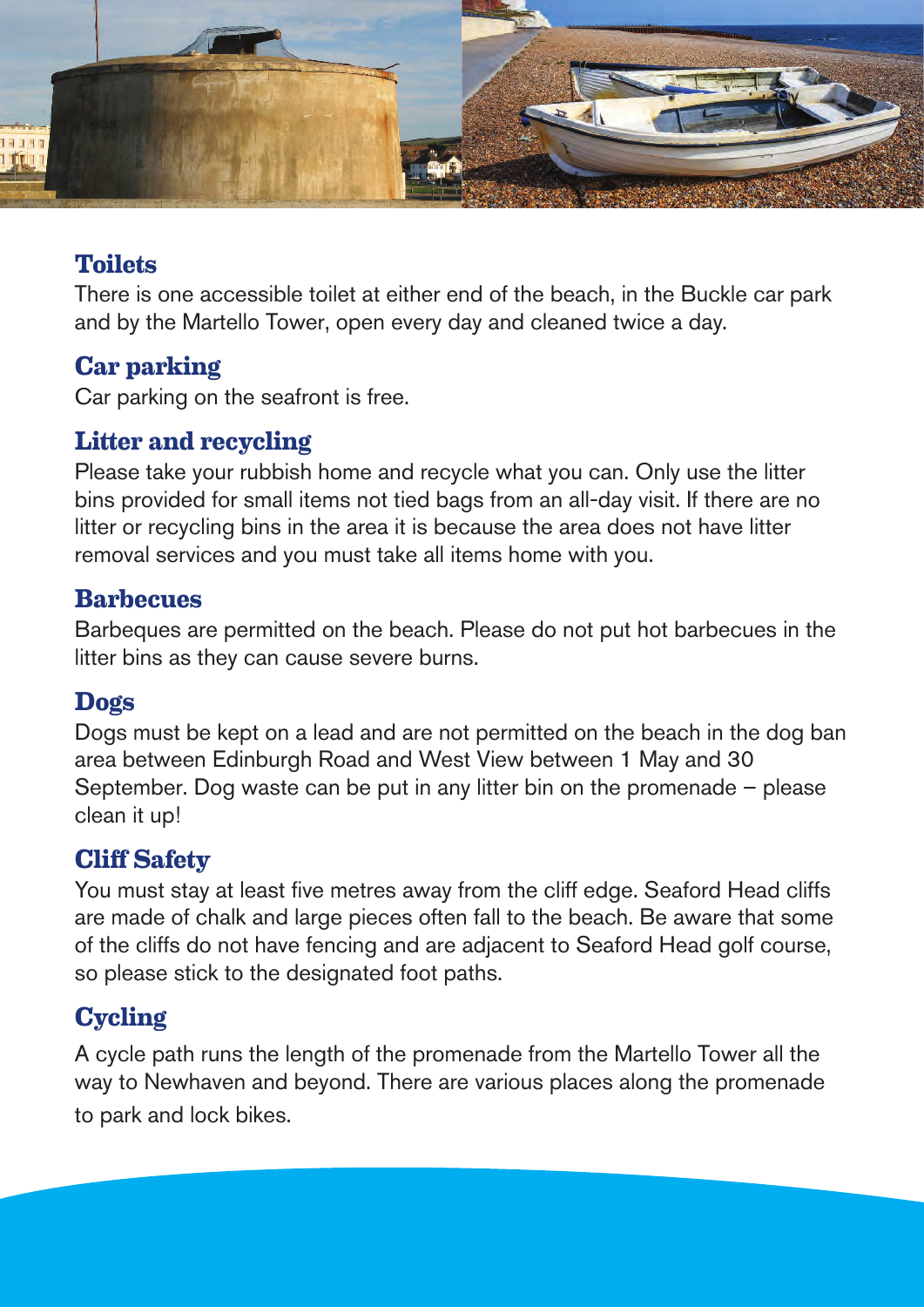

#### **Lifeguards**

On the advice of their governing body Surf Lifesaving GB, Seaford Lifeguards will not be patrolling Seaford Beach this summer. They will carry out weekly inspections of the life rings and enforce byelaws. Find out more on their Facebook page: www.facebook.com/seafordlgs

#### **Bathing**

Yellow buoys will be sited 200 metres out to sea from Splash Point to Edinburgh Road. The landside of these buoys is a safe swimming zone where only hand powered craft are permitted. It is up to individuals to make their own decisions as to the suitability of the sea conditions for swimming. When making those decisions, always maintain caution. It is strongly recommended that only strong and competent swimmers enter the water and only in ideal swimming conditions. Do not drink alcohol and swim.

#### **Emergencies**

If you get into trouble or you see someone who needs help, call 999 and ask for the Coastguard. If you are deaf or have a speech impairment, you can send an emergency SMS text.

Life rings are situated behind safety advice signs along the promenade.

#### **Tides**

Be aware of the times of tides and weather conditions. You can check both on the Met Office website: www.metoffice.gov.uk

#### **Fishing**

Fishing is permitted on the entire length of Seaford Beach. Anglers should be considerate of other beach users. Use appropriate line strengths or tackle and please exercise caution when casting to avoid injury. Ensure you take any hooks, traces or rubbish home with you.

#### **Camping**

Overnight camping on the beach is not permitted.